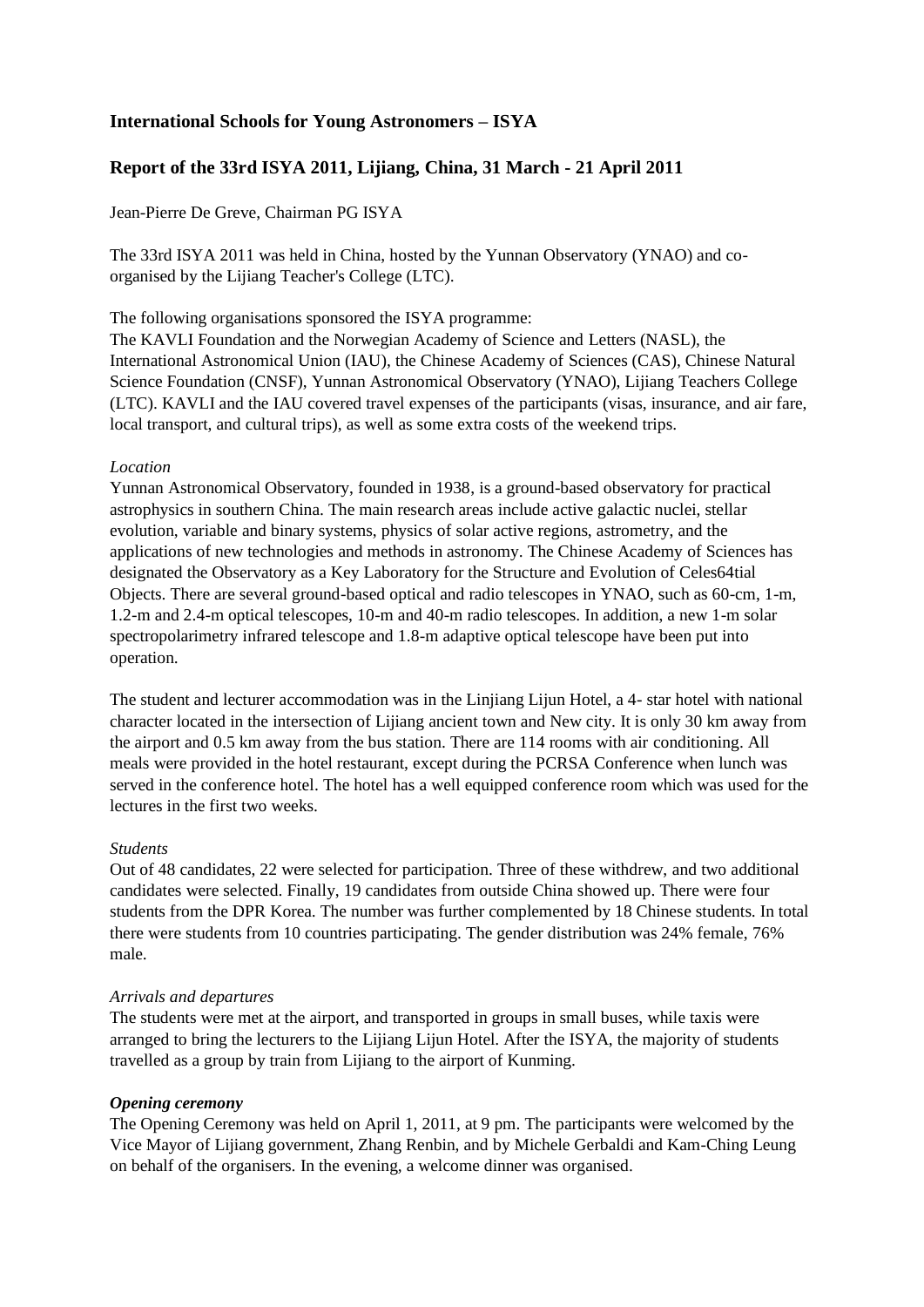## *Programme*

In total, there were 9 lecturers scheduled from 8 countries. Due to unforeseen circumstances, Dr. Garik Israelian (Spain) was unable to attend. Lectures started at 9:00 am and finished at 5:30 pm. Several lectures were also followed by labs to exercise the presented material. Each lecture or lab lasted 90 minutes. There were two teaching slots in the morning, and two in the afternoon, each separated by a coffee/tea break of 30 minutes. The lunch break lasted from 12:30 till 14:00.

*Lectures:*

Michel Dennefeld • Observing Techniques (series of 3 lectures)

Michele Gerbaldi • Fundamental Stellar Properties from Observations (series of 4 lectures)

Ed Guinan • (4 lectures)

Thijs Kouwenhoven • Dynamcs of Star Clusters & Multiple Systems

Kam-Ching Leung ▪ Astrophysics of Emission-Line Stars (series of 4 lectures)

Shengbang Qian ▪ Astronomy in China and Yunnan ▪ Close Binary Systems (series of 3 lectures)

ZHU Liying ▪ IRAF, Photometry (series of 3 lectures)

Nine slots were reserved for student presentations of 15-30 minutes each. The lecturers agreed that the presentations were well prepared and of high quality:

Supachai Awiphan (Thailand) Variations in orbital periods of contact binaries

Samanta Acharya (Nepal) Astronomical opportunities in Nepal

Johan Muhamad (Indonesia) Solar radio research in Indonesia

Dr Kai Li (China) Variable stars in the globular clusters

Sirinapa Arjyotha (Thailand) Photometric observations of 2 new long periods CVs

Jujia Zhang (China) Integral Field Unit for the 2.4 telescope

Putri Siti Rahma (Indonesia) Photometric studies of field stars in the region of M6 and M7 open cluster

Dr Jia Zhang (China) Algol type binaries

Chutipong Suwannajak (Thailand) Star formation activity in nearby galaxies

Dr Lijiang Li (China) The long term period changes in two delta scuti type stars : DY Peg and AN Lyn

Rishi Ram Paudel (Nepal) Spatial orientation of angular momentum in three merging clusters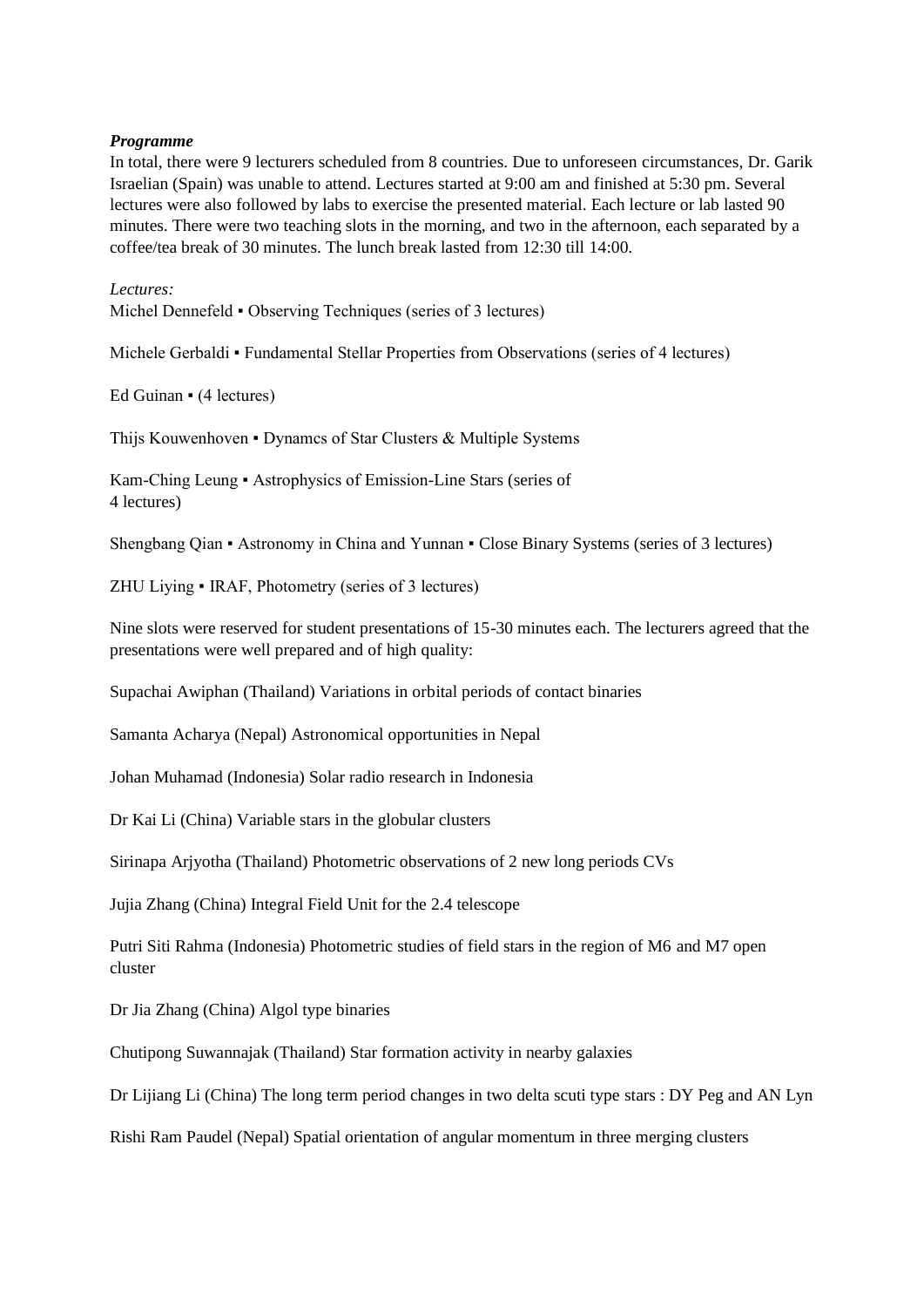Sonam Arora (India) Indian astronomical observatory HCT – Supernova 2007rw (photometric observations) Dr Ergang Zhao (China) Period search of massive binary stars

Jingjing Wang (China) G-type solar like contact binary

Linqiao Jiang (China) An introduction of M star

Anh Tuan Pham (Vietnam) Radio detection of the Sun

Xu Yonghua (China) Helioseismology, solar site survey, solar telescope in China

Lam Duc Hoan (Vietnam) A photometric exercise to understand stellar evolution

Erika Valdueza (Philippines) Astronomy in the Philippines

Wen Xiao (China) Helioseismology, solar site survey, solar telescopes in China

Janette Suherli (Indonesia) Brief introduction to astronomy study at Bandung

Institute of Research & at Bosscha Observatory

Janette Suherli (Indonesia) Photometric study of V899 Her

Kim Kyong Chol (DPR Korea) BC 3000 ~200 star maps Korean dolmen

Students got both theoretical aspects of observing as well as tutorials to analyze the practical aspects. On several evenings, groups of students visited the telescopes of the Yunnan Observatory, where they got demonstrations from residents of the observatory. practical training sessions:

Jia Zhang ▪ preparation for observations (introduce 2.4-m telescope and CCD camera) :

Zhu Liying ▪ preparation for observations (selected objects for photometry); introduction to IRAF

Michel Dennefeld • preparation for observations (Selected objects for spectroscopic observations) • introduction to spectroscopic data reduction ▪ CCDs practical exercises ▪ IRAF photometric data reduction (seven sessions) evening visits: • visits to the observatory and introduction to photometry, with observations done by the technicians. • introduction to the Echelle Spectrograph, with observations done by technicians

A special seminar was given on 2 topics related to the scientific career:

J.P. De Greve • How to write and publish a research paper • Applying for a position In the last week, the Summer School coincided with the PRCSA. For the ISYA participants, this represented a unique opportunity to attend a professional international conference. Some students presented a paper, and several of them participated in the discussion after each presentation. During the coffee break, they engaged in lively discussions with other participants on the research presented in the posters.

## *Evaluation*

At the end of the ISYA, students filled in a 4-page evaluation sheet. The feedback was overwhelmingly positive, with some suggestions for improvement: